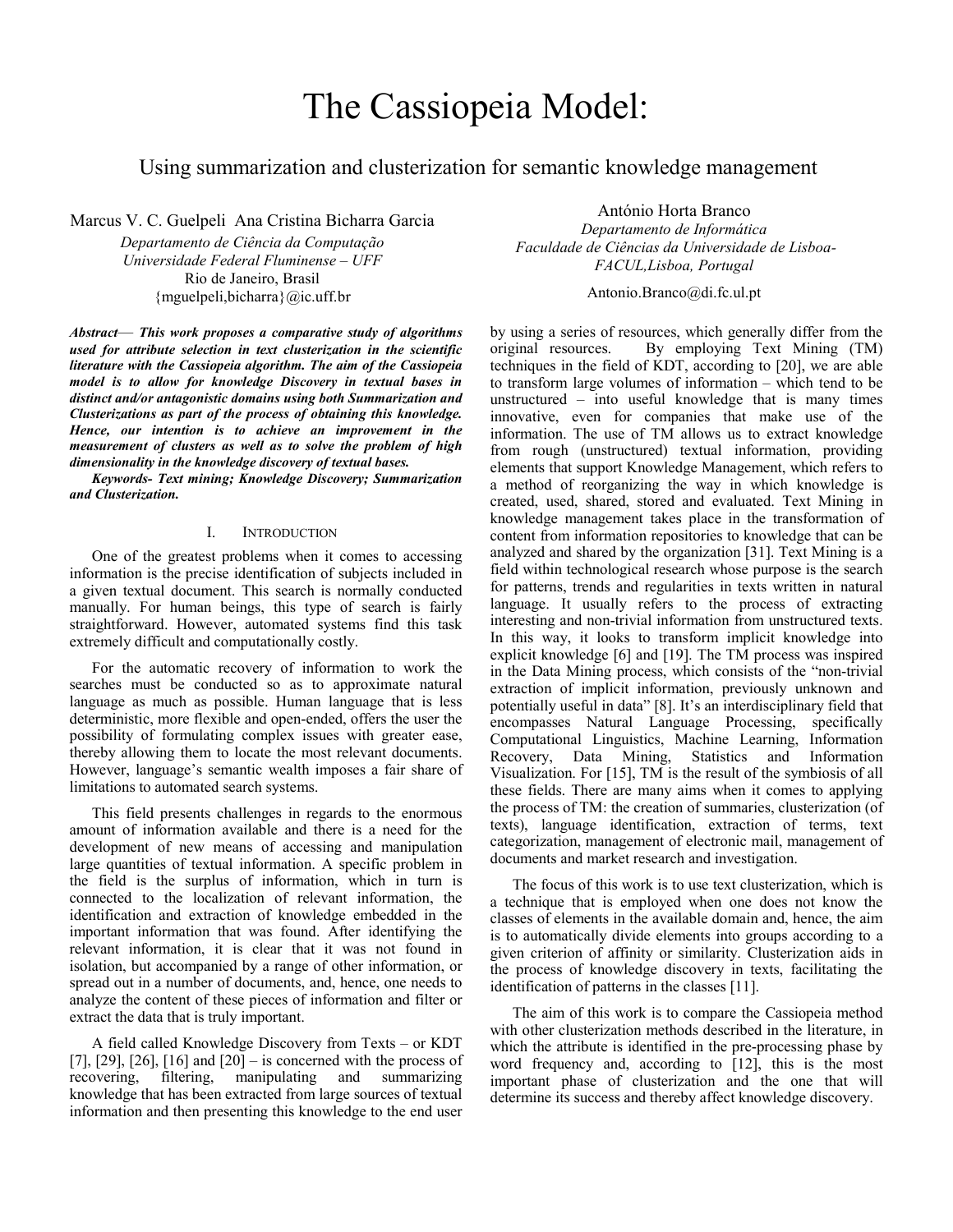This work is organized as follows. In Section 2, the Cassiopeia model is described. In Section 3, the simulation methodology is explained. Section 4 shows the results obtained in the experiments and Section 5 presents the conclusion and future works.

#### II. THE CASSIOPEIA MODEL

The Cassiopeia model illustrated in Figure 1 starts with text entry for knowledge discovery. These texts undergo the preprocessing phase, where they are prepared for the computational process, i.e., the case folding technique is employed, in which all letters are transformed into lower case, as well as other procedures, such as removing all existing pictures, tables and markings. The text thus presents a compatible format for being processed.



Figure 1. Cassiopeia Model.

Still in the pre-processing stage, the summarization process is employed with the aim of decreasing the number of words for the clustering process which occurs in the knowledge extraction stage. It thus renders high dimensionality and sparse data viable (a problem in the TM field) by not employing the similarity matrix shown in Figure 2 in the knowledge extraction stage. Moreover, it makes it possible to keep stopwords, thus providing language independence. stopwords, thus providing language independence. Explanations regarding the lack of use of the similarity matrix and the keeping of stopwords are detailed in items II.A and II.B.

After the pre-processing phase is finalized, the Cassiopeia model begins the knowledge extraction stage, which employs the text clustering process by similarity. This process is detailed in item II.B.

The clusters then created possess a vector of words called cluster centroids, whose words are highly relevant for each cluster and where these are pertinent in relation to the clustered texts. After reclustering new texts, which occurs in the knowledge extraction stage, other clusters, subclusters or a fusion of these clusters may emerge [17]. According to [34], due to dimensionality the word vectors adopt a threshold that is also another important point for solving the problem of high dimensionality and sparse data in TM. However, due to reclustering, it can suffer alterations before arriving at its stabilization value, i.e., the degree of pertinence of each word

in each cluster, as shown by Figure 1. The reason for this threshold is explained in item II.B.

These clusters are hierarchically classified top-down. Reclustering occurs until the moment the centroids of each cluster become stable, i.e., they do not undergo further alterations.

As soon as the knowledge extraction stage is over, the postprocessing stage begins. In this stage, each one of the clusters or subclusters of texts in the Cassiopeia model contains, according to similarity, a set of summarized texts with a high degree of information content and with main ideas, a characteristic of summarized texts. These texts clustered by similarity are important for knowledge discovery in the Cassiopeia model.

# *A. Summarization in the Cassiopeia Model employed in the pre-processing stage*

The pre-processing stage refers to cleaning the texts in order to facilitate the next stage.

In the Cassiopeia model, as shown by Figure 1, the texts are prepared to be processed, where case folding techniques are employed and the images, tables and markings are removed. This phase also sees the emergence of the first contribution of the Cassiopeia model, which is the addition of the summarization process.

# *1) Text Summarization Concept*

Summarization can be defined as reduced texts that transmit main and more relevant ideas of an original text, clearly and objectively, without losing information [4]. The need for simplification and summarization is justified by the increase in the volume of information available in means of communication (mainly the Internet) and by the lack of time to read texts of different kinds [9]. As a consequence of this process, readers are unable to absorb the whole content of the original texts. Therefore, an abstract is a summary that aims to capture the main idea the author intended to portray and transmit it in a few lines to the reader.

Automatic summarization (AS) used in the Cassiopeia Model is extractive following the empirical approach, also known as the superficial approach. This technique uses statistical or superficial methods that identify the most relevant segments of the source text, producing the summaries by means of juxtaposition of extracted sentences, without any modification in relation to the order of the original text.

Another important factor worth highlighting in this stage of the Cassiopeia model is the maintenance of stopwords, which is rendered viable with the addition of the summarization process. Stopwords are closed sets of words and they are formed by articles, pronouns, interjections and prepositions. The Cassiopeia model keeps the stopwords, unlike other research studies in this field which remove them in order to diminish the volume of words in the knowledge extraction stage. Keeping stopwords represents an important achievement for the Cassiopeia model as it becomes independent of language.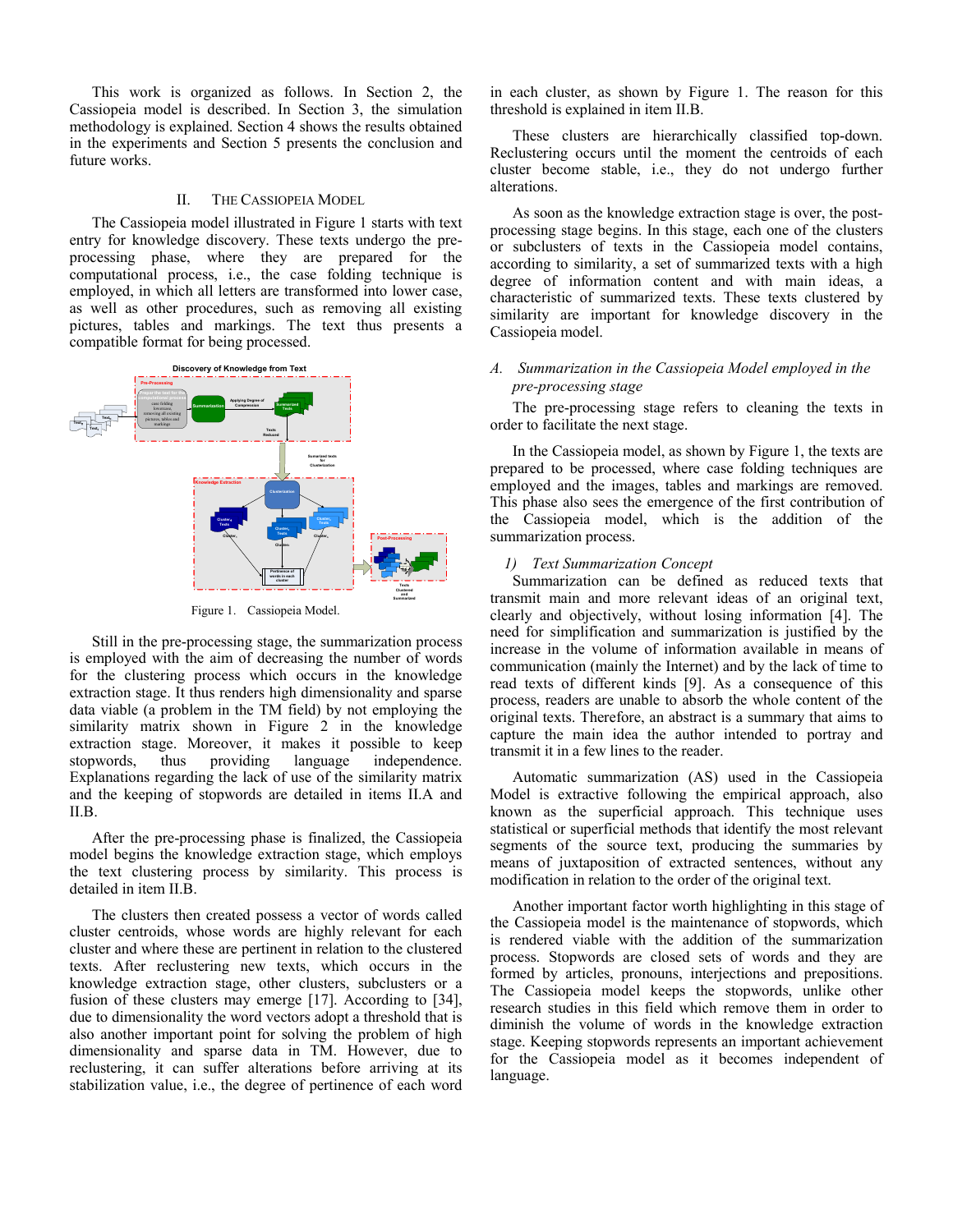# *B. Text clustering technique employed in the knowledge extraction stage of the Cassiopeia Model*

The knowledge extraction stage is basically the application of text mining algorithms. The algorithms and techniques employed in this stage can be divided into two categories, according to [17]: knowledge generation that uses techniques for generating knowledge from information contained in a certain text and knowledge extraction that uses techniques to extract knowledge that is explicit in the text. The Cassiopeia model employs the clustering technique to generate knowledge from textual documents.

According to [5], text clustering is an entirely automatic process that divides a collection into clusters of texts with similar content. The way in which the Cassiopeia model conducts clustering is described in the three phases below, as suggested by publications by [10] and [11].

## *a) First Phase - (Identification of Attributes)*

The Cassiopeia model selects word characteristics in the text using relative frequency. It defines the importance of an expression according to how often the term is found in the text. The more a term appears in the text, the more important this term is for that text. Relative frequency is calculated by equation (1). This formula normalizes the result of absolute frequency of words, preventing small documents from being represented by small vectors and large documents from being represented by large vectors.

$$
F_{rel} X = \frac{F_{abs} X}{N}
$$
 (1)

With normalization, all documents are represented by vectors of the same size. Whereas  $F_{\text{real}}X$  is equal to the relative frequency of  $X$ ,  $F_{abc}X$  is equal to the absolute frequency of X, i.e., the number of times X, which is the word, appears in the document and  $N$  is equal to the total number of words in the text.

Considered a spatial vector, each word represents a dimension (there are as many dimensions as there are different words in the text). This is a high dimensionality and sparse data problem that is common in TM and starts being treated by the Cassiopeia model during the pre-processing phase, where the summarization is conducted, thus causing significant reduction in the dimensionality space and sparse data.

#### *b) Second phase - (Selection of Attributes)*

The Cassiopeia model identifies similarity using a similarity measure. The Cassiopeia model uses [3] set theoretic inclusion, a simple inclusion measure that evaluates the presence of words in two compared texts. If the word appears in both texts, the value one (1) is added to the meter; if not, zero (0) is added. At the end, the degree of similarity is a value between 0 and 1, calculated by the average; i.e., the total amount of the meter (commons) divided by the total number of words in both texts (without counting repetitions). The fact that one word is more important in certain texts or how often it appears is not taken into consideration in this calculation. In the Cassiopeia model, this problem is solved with another function

described by [23], which calculates the average, however using weights for each word. Therefore, it considers the fact that words appear with different importance in the texts. In this case, the weight of the words is based on relative frequency. The similarity value is calculated by the average between the average weights of common words. That is, when the word appears in both documents, the average weights are added up instead of adding the value one (1). At the end, the average of the total number of words in both documents is calculated.

In this phase, once again there is an attempt to minimize the problem caused by high dimensionality and sparse data. The Cassiopeia model uses a similarity threshold [34], where words (characteristics) whose importance (frequency) is lower than the similarity value are simply ignored in order to compose the vector of words in the text. The Cassiopeia model also defines a maximum number of 50 positions (truncation) for the vectors [34].

With similarity calculations, the definition of the similarity threshold, and vector truncation, the Cassiopeia model defines the selection of attributes.

In this phase of the clustering process there is a cohort that represents the average frequency of words obtained with similarity calculations. Then the organization of vectors proceeds in decreasing value, as represented by Figure 3. The Cassiopeia model employs a similarity threshold that undergoes a change in the clustering and a variation from 0.1 to 0.7 and a vector truncation with 50 positions and a vector truncation with 50 positions with 25 words to the left of the frequency average and the 25 words to the right.

According to [27], the Zipf[36] curve shown in Figure 3 (an adaptation for the Cassiopeia model) has three distinct areas. The area defined as I is where trivial or basic information is found, with greater frequency; area II is where interesting information is found; and area III is where noises are found. The stopwords are found in area I. It is common for clustering jobs to achieve a first cohort, based on the Zipf curve denominated by [27] as area I, to remove the stopwords, which are the most commonly found words. This occurs still in the pre-processing stage. Then there are many techniques for creating the second cohort. The variation of these cohorts is known as Lunh[18] threshold and can be appreciated in detail in researches by [27],[28], [29] and [22].

The first cohort causes the algorithms to become languagedependent, since it needs a list of these stopwords for each language. This first cohort is necessary because clusterers work with a similarity matrix (shown in Figure 2), defined by [34] as containing similarity values among all the elements of the referred dataset. According to [33], not conducting this cohort (removal of stopwords) would cause a high dimensionality and sparse data problem, which grows exponentially with its text base and generates a crucial problem in the TM field.

The selection of attributes in the Cassiopeia model shown in Figure 3, formalized in equation 2 and added by summarization at the pre-processing phase guarantees the elimination of stopwords, thus rendering language independence. In addition to language independence, another important factor in the Cassiopeia model is that it does not use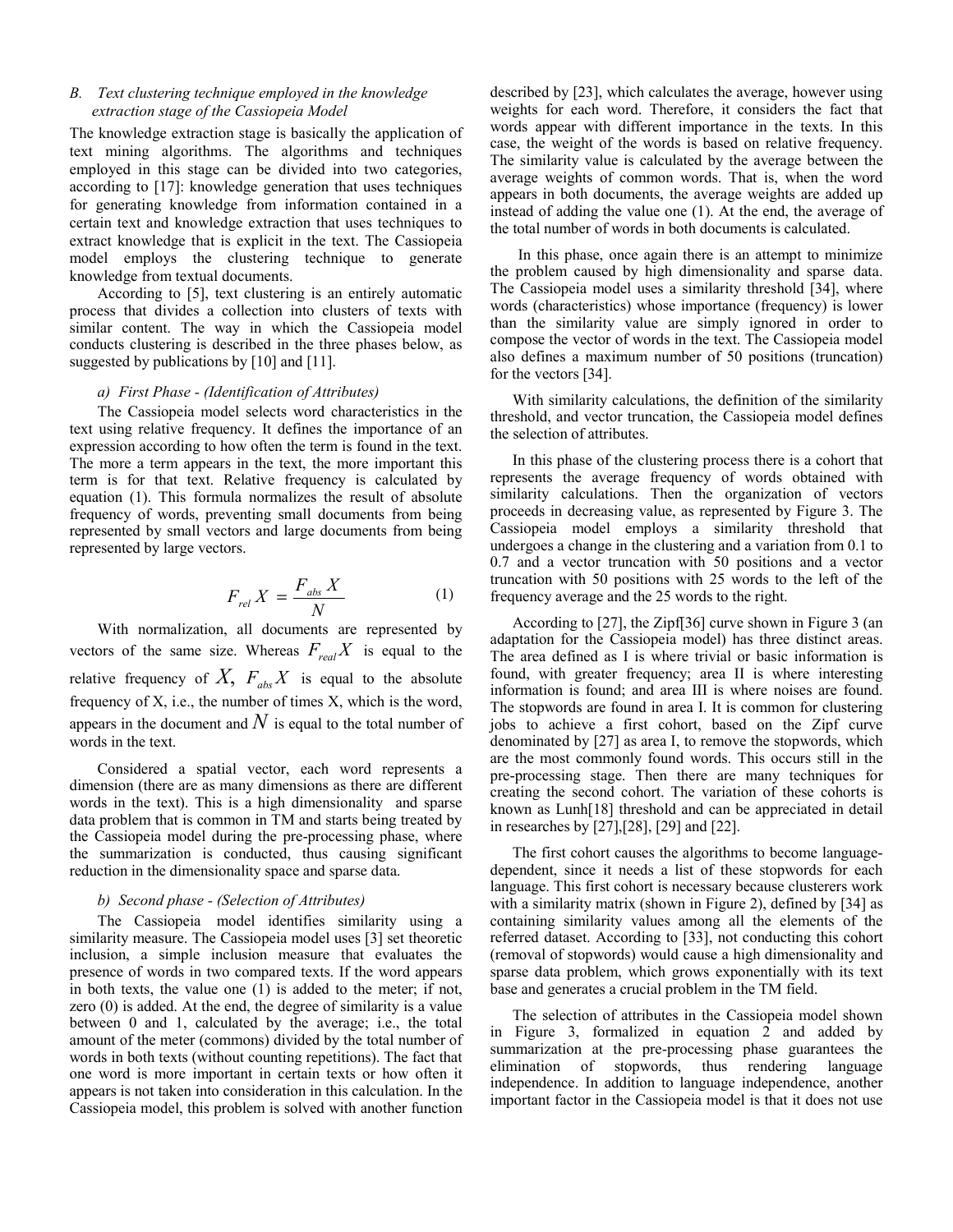a similarity matrix, and this assures a possible solution for the problem of high dimensionality and sparse data in TM.



Figure 2. Similarity Matrix obtained through Eurekha<sup>1</sup> [34] using corpus TeMário [25].

The lack of similarity matrix shown in Figure 2 has been replaced, in the Cassiopeia model, by the use of vectors in each cluster called centroids, thus avoiding the calculation for distance, which is common for clusters that use the similarity matrix. The Cassiopeia model calculates similarity using the procedures cited in item II.B. of this article during phase 1 and phase 2. In order to keep this structure of vectors (centroids), the Cassiopeia model uses the Hierarchical Clustering method and Cliques algorithm, discussed in phase 3.



Figure 3. Selection of Attribute in the Cassiopeia model.

*a) Establish the average frequency of the words in the document based on the Zipf Curve.* 

$$
\int (k; s; N) = \sum_{n=1}^{N} \frac{\frac{1}{n^{s}}}{k^{s}}
$$
 (2)

Where: *N* is the number of elements; *k* stands for classification; *s* is the value of the exponent that characterizes the distribution.

*b) Choose the 25 words to the left of the average and the 25 words to the right of it.* 

# *c) Third Phase*

The Cassiopeia model uses the Hierarchical Clustering method that, by analyzing dendograms built, defines the previous number of clusters. With the Cliques algorithm, which belongs to the a graph-theoretic class, whose graph formed is illustrated in Figure 4, the elements are only added to a cluster if its degree of similarity is greater than the threshold defined for all elements present in the clusters and not only in relation to the central element.

In this case, according to [11], the clusters tend to be more cohesive and better quality, once the elements are more similar or close. Algorithm 1 describes the steps of the Cliques Algorithm.



Figure 4. Graphic representation of the Clique Algorithm.

#### *1 – Clique Algorithm:*

- 1. Select next Object and add it to a new cluster;
- 2. Look for a similar object;
- 3. Se este objeto for similar a todos os *objetos do cluster, adicioná-lo;*
- *4. Enquanto houver objetos, voltar ao passo 2;*
- *5. Return to step 1.*

# *C. Cassiopeia model and post-processing phase*

In the post-processing stage, the Cassiopeia model ends with summarized texts clustered by similarity. The Cassiopeia model employs descriptive analysis throughout its knowledge extraction stage, which, according to [22] produces new knowledge based on textual data obtained from standards that can be interpreted by humans. [22] states that these descriptive activities use unsupervised algorithms, which extract data patterns from unlabeled data. [22] concludes that the main task of MT is to obtain association rules, clustering, and summarization.

According to [17] and [34], in this phase it is possible to obtain the assessment of knowledge discovery, analyzing the resulting clusters with the texts contained in each cluster. According to [2], a problem generated by high dimensionality in TM is understanding the extracted knowledge.

The Cassiopeia model allows for an easier way to obtain knowledge compared to other text clustering because its texts are summarized, i.e., they have a much smaller number of sentences and these have a much greater degree of

<sup>&</sup>lt;sup>1</sup> The *Eurekha* analyzes the content of texts and identifies those that contain the same subject. These documents with similar content are assigned to a single cluster. At the end of the review process, the software offers the user the different clusters found and their respective documents.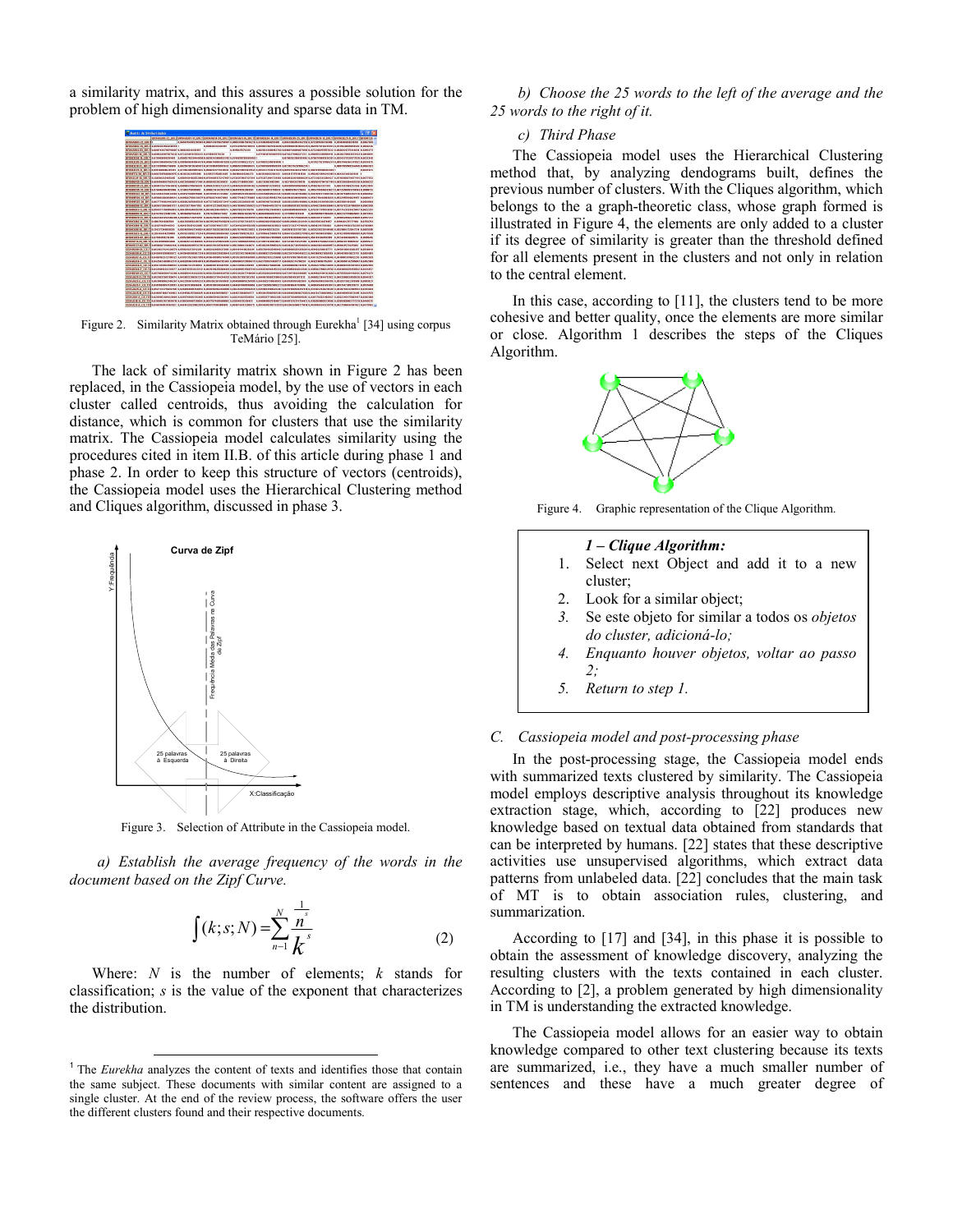information<sup>2,</sup> which is guaranteed by summarization used in the pre-processing stage.

Texts clustered during post-processing in the Cassiopeia model allow document recovery and the analysis of recovered documents may lead to obtaining similar documents, all this in summarized form and displaying high degree of information, thus providing knowledge discovery.

The Cassiopeia model still does not, but may subsequently facilitate, the identification of categories by means of the characteristics contained in each word vector. In academic literature, this technique is called cluster analysis, as defined by [27]. As this technique has still not been incorporated by the Cassiopeia model, it will be commented in Section 5A.

#### III. METHODOLOGY

This paper's contribution lies in the fact that the Cassiopeia model includes the text summarization in the pre-processing stage in order to improve clustering measurement and it additionally provides a new variation of Luhn [18] cohort thresholds. Therefore, measurement improvement occurs in the external and internal metrics in clusters of the Cassiopeia model. In order to verify this contribution, the following simulation methodology was created: the corpus used is described in item III.A of this article. The choice of summarizers is detailed in item III.B. In order to verify the contribution of this research, external and internal metrics were chosen that are commonly used in measuring the clustering process and commented in detail in item III.C.

Compression percentages were defined to be used in summarized texts. Each text was summarized by summarization algorithms of 50%, 70%, 80% and 90%.

The original texts, i.e., with summarization, were submitted to the knowledge extraction process of the Cassiopeia model. After each one of the texts obtained with the summarization algorithms with their respective compression percentages of 50%, 70%, 80% and 90%, they were also alternately submitted to the knowledge extraction process of the Cassiopeia model. Each one of these processes generated in the Cassiopeia model were submitted to a repetition of 100 steps to generate, at the end, a median average for each set of external or internal metrics obtained in clusterings. The results of the set of standards of all metrics (external and internal) were individually compared with texts lacking summarization and summarized texts with its compression percentages and summarization algorithms. These results are shown and analyzed in Section 4 of this paper.

# *A. Corpus*

For this experiment, original texts and summarized texts extracted from their original versions were used as corpus, in Portuguese and English.

In Portuguese, the texts are included among journalistic, legal and medical domains, totalizing 300 original texts, or 100 texts per domain.

For the legal domain, the chosen texts were scientific articles taken from a legal website (www.direitonet.com.br) between Feb-09-2010 to Feb-14-2010 and are separated by the following fields: Environmental, Civil, Constitutional, Consumer, Family, Criminal, Social Security, Procedural and Employment Law.

In the medical domain, the texts are also composed of scientific articles taken from a scientific website (www.scielo.br) between Feb-09-2010 and Feb-14-2010 and are separated by the following fields: Cardiology, Dermatology, Epidemiology, Geriatrics, Gynecology, Hematology, Neurology, Oncology, Orthopedics and Pediatrics.

In the journalist domain, the corpus *TeMário* 2004 [25] was used with texts extracted from the online newspaper *Folha de São Paulo* and are distributed throughout five sections: Special, International, World, Opinion and Politics.

As for texts in the English language, there was also domain variation, but only for the journalistic and medical domains, totalizing 200 original texts. In the legal texts with the established criteria of this work, they were not found in a database with the same characteristics (mainly gratuity).

The journalistic texts were taken from *Reuters* news agency (www.reuters.com) between Apr-27-2010 to Apr-30-2010 and are separated by the following fields: Economy, Entertainment, G-20, Green Business, Health, Housing Market, Politics, Science, Sports and Technology.

The medical texts included scientific articles from a scientific website (www.scielo.org) between Apr-09-2010 and Apr-17-2010 and are separated by the following fields: Cardiology, Dermatology, Epidemiology, Geriatrics, Genecology, Hematology, Neurology, Oncology, Orthopedics and Pediatrics.

It is worth highlighting that these texts have already been classified, according to each field, into the textual databases where they were found. This classification is important because it serves as a reference for the external measure of the research using classification by specialists.

In order to complete this methodology there was language variation (English and Portuguese), then domain variation (journalistic and medical for both languages and legal just for Portuguese). Text summarizers were chosen according to the specifications detailed in item III.B, and there were seven for each language (note that random functions were executed three times on the same text and in each language). Finally, each summarizer used for each domain with 100 texts the compressions of 50%, 70%, 80% and 90%. For this experiment, a total of 30,000 summarized texts were used, 18,000 of which were in Portuguese and 12,000 of which were in English.

<sup>&</sup>lt;sup>2</sup> The degree of information of a text is measured according to the world knowledge of the person it is destined for. In other words, a text possesses high degree of information when a more broad understanding of this text depends on the reader's cultural repertoire.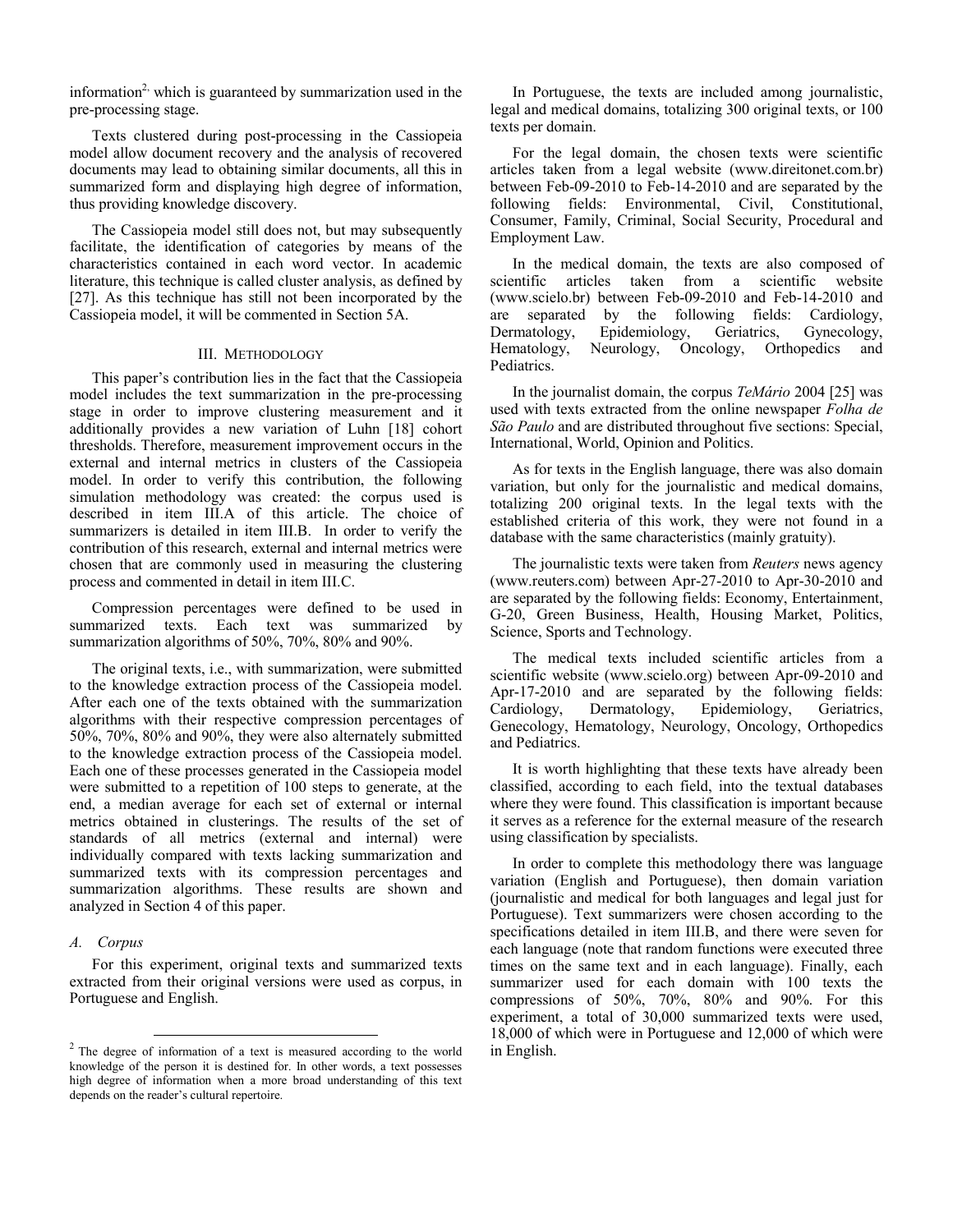#### *B. Summarizers*

Professional and literature summarizers were chosen for the simulation. As criteria for choosing summarization algorithms of these experiments, we picked those which had the possibility of defining percentages of compression per word. Thus it was possible to have 50%, 70%, 80% and 90% of the original text.

For the summarization process in Portuguese, three summarizers were used, as found in literature:

The Supor by [20] which selects, to compose the extract, the sentences that include the most commonly used words in the original text. The Gist\_Average\_Keyword by [24], where the sentence score may be calculated by one of two simple statistical methods: the keyword method or the average keyword method. Gist\_Intrasentence also by [24] conducts the exclusion of stopwords in all sentences. For the summarization process in English, three summarizers were used, one professional and another literature, which is available in the web: Copernic and Intellexer Summarizer Pro are professional summarizers and their algorithms are considered black boxes. SewSum by [14] is a literature summarizer. For each language, SewSum uses a lexicon for mapping flexed word forms, from the content to it respective root.

Four additional functions were also developed: FA1\_S\_Stopwords, FA2\_S\_Stopwords, FA1\_C\_Stopwords e FA2 C Stopwords, all randomly choosing sentences from the original text, based on words. This occurs for texts in both English and Portuguese. The functions FA1\_S\_Stopwords and FA2 S Stopwords remove the stopwords from the texts before the choice for reducing the number of words before the randomization process. As for FA1\_C\_Stpowords and FA2 C. Stpowords, these do not remove the stopwords. These functions adopt the two-method variation, due to the chosen percentage (%) and compression. Functions FA2 finish summarization when they achieve the compression percentage, regardless of where they are in the sentence. As for the FA1 functions, these are kept until the end of the sentence, thus not respecting the established compression percentage. Because they are random functions, each one received the summarization process three times in each text, in order to obtain a mean average. This number of repetitions was chosen based on observations of corpus tests, and no significant increase was verified in the average that could justify a larger number of summarizations using any one of the random functions.

#### *C. Metrics*

The process of clustering by similarity is by definition unsupervised. This way, there are no predefined classes and examples that indicate the characteristics of the data set.

According to [13] the evaluation of clusters may be distributed into three broad metric categories: External or Supervised Metrics; Internal or Unsupervised Metrics; and Relative Metrics, which are not used in this study.

For external or supervised metrics, the clustering results are assessed by a structure of predefined classes that reflects the opinion of a human specialist. For this kind of metric, according to [30], the following measures are used: *Precision*, *Recall*, and as a harmonic measure of these two metrics, *F-Measure*.

For internal or unsupervised metrics, the only information used are contained in the clusters generated to conduct the evaluation of results, i.e., external information is not used. The most commonly used standards for this purpose, according to [20] and [1], are Cohesion, Coupling, and as a harmonic measure of these two metrics, *Silhouette Coefficient.* With the aim of validating the results, this experiment used external and internal metrics and the following were defined.

*1) External Metrics* 

$$
\frac{t t c d_{i}}{t g c d_{i}} * 100
$$
\n
$$
\text{Recall}(R) \tag{3}
$$

*tlcd*

Where *tlcd* is the local sum of the dominant category of *cluster i* and *tgcd* is the global sum of the dominant category of *cluster i* in the process.

$$
Precision(P) \qquad \qquad \frac{t l c d_i}{t e_i} * 100 \tag{4}
$$

Where *tlcd* is the local sum of the dominant category of *cluster i* and *te* is the sum of elements in *cluster i*.

$$
F\text{-}Measure (F) \qquad 2* \frac{Precision(P)*Recall(R)}{Precision(P)+Recall(R)} \tag{5}
$$

*2) Internal Metrics* 

$$
Cohesion(C) \qquad \qquad \sum_{i>j} Sim(P_i, P_j) \qquad \qquad (6)
$$
\n
$$
\frac{N}{n(n-1)/2}
$$

Where *Sim*  $(P_i, P_j)$  calculates the similarity between texts *i* and  $j$  belonging to cluster  $P$ ,  $n$  is the number of texts in cluster *P*, and *Pi* and Pj are members of cluster *P*.

Coupling(A)

\n
$$
\frac{\sum_{i>j} Sim(C_i, C_j)}{n_a(n_a - 1)/2}
$$
\n(7)

Where *C* is the centroid of a certain cluster present in *P*, *Sim*  $(C_i, C_j)$  calculates the similarity of text *i* belonging to cluster  $P$  and text  $j$  does not belong to  $P$ ,  $C_i$  centroid of cluster *P* and  $C_i$  is the centroid of cluster P*i* and  $n_a$  is the number of clusters present in *P*.

$$
Silhouette Coefficient (S) \quad \frac{b(i) - a(i)}{\max(a(i), b(i)}
$$
(8)

Where  $a(i)$  is the average distance between the  $i^{-th}$  element of the cluster and the other elements of the same cluster. Value  $b(i)$  is the minimum distance between the  $i^{-th}$  element of the cluster and any other cluster that does not contain the element and *max* is the greatest distance between a(i) and b(i). The *Silhouette Coefficient* of a cluster is the mean average of the coefficients calculated for each element belonging to the cluster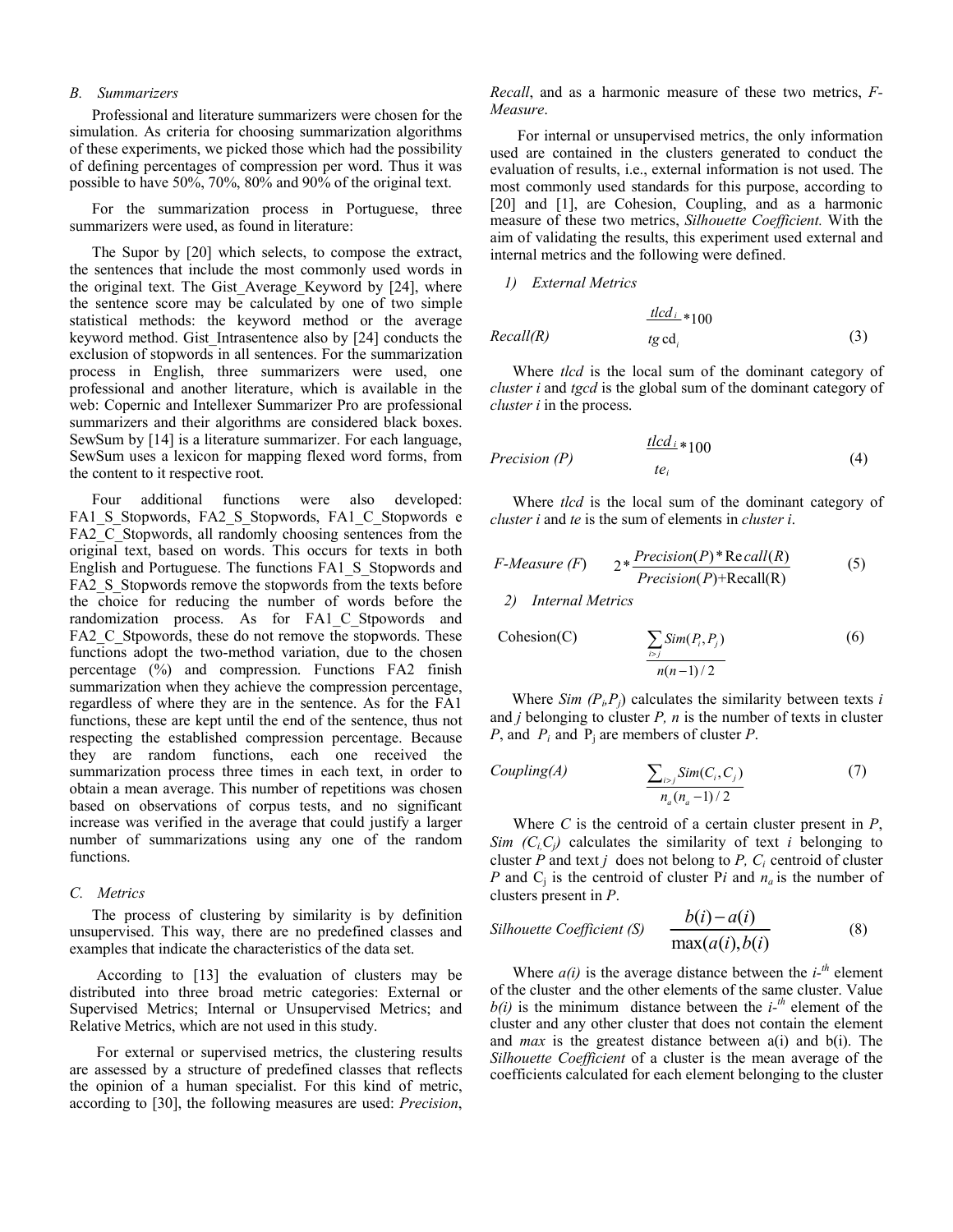Shown in *Equation 9* 1  $1 \n\sqrt{\frac{N}{N}}$ *i*  $\overline{s} = \frac{1}{\sqrt{s}}$  $=\frac{1}{N}\sum_{i=1}^{N} S$ . Value S ranges from 0 to 1.

#### *D. Attribute Identification Method*

This is where the characteristics of the words in the text are selected using methods that have received the most attention in works related to the field of non-supervised attribute selection in textual documents. They are described below.

#### *a) Ranking by Term Frequency- (RTF)*

Ranking by frequency uses the concept of TF as scoring measure for a given attribute, giving more value to the term that appears most frequently throughout the entire collection [35]. This count is usually normalized to avoid a bias towards longer documents so as to place a measure of importance of *i t* withen the given document *d j*. Hence, one gets the term frequency, defined as follows:

$$
f_{i,j} = \frac{n_{i,j}}{\sum_{k} n_{k,j}} \qquad (10)
$$

 $n_{i,j}$  is the number of occurences of the term that is under consideration (*t i*) in the document *d j*, and the denominator is the sum of the number of occurences of all the terms in document  $d \, i$  in other words, the size of the document  $| d \, i |$ .

## *b) Ranking by Document Frequency- (RDF)*

This method calculates the number of documents in which the terms appear. It takes into account the fact that the terms that appear in few documents are not relevant to the collection and therefore can be ignored. Formally, this can be obtained as follows:

$$
w_{t,d} = (1 + \log t f_{t,d}).\log_{10}(\frac{N}{df_t})
$$
 (11)

Where *dft* is the document frequency of *t*: the number of documents that contain *t*.

- *dft* is inverse measure of the informativity of t.; *dft* ≤ *N*. *idf* (inverse document frequency) of *t*. We use log (*N/dft*) instead of *N/dft* to soften the effect of the *idf*.
- *c) Inverse Document Frequency- (TFIDF)*

$$
idf_i = \log \frac{|D|}{|\{d : t_i \in d\}|} \tag{12}
$$

- |D|: represents the total number of documents in the corpus or collection;
- $|\{d : t_i \in d\}|$ : Number of documents in which the term *t* appears *i* which is  $n_{i,j} \neq 0$  If the term is not in the corpus, this will lead to a division by zero. Hence, the common usage is  $1 + |\{d : t_i \in d\}|$ .

To measure the importance of a term *i* in a document *j*, the following calculation is used: *tf-idf<sub>i,j</sub>* where *tf-idf<sub>i,j</sub>* =  $tf_{i,j}$  \* *idfi.*[19].

#### IV. RESULTS OBTAINED IN THE EXPERIMENTS

Due to the large volume of data obtained by the results of the experiments, we have chosen to present only a few significant graphs focusing on the harmonic measures in the external metric, which is F-Measure, as well as in the internal metric, which is the Silhouette Coefficient. The results that are presented in figures 3, 4, 5, and 6 are the averages of the sums of the measures obtained from each summarizer in each of the simulated methods. Although they are not included in this work, it's worth highlighting that results were generated for all the metrics explained in item C, for both the Portuguese and English-language texts, in all the domains (journalistic, legal and medical), and for all different compression levels (50%, 70%, 80% and 90%). However, due to size constraints, it was impossible to include all of these results.

 Figure 3 illustrates the external metric and the harmonic measure F-Measure, in which the Cassiopeia method displayed superior results in 7 out of 12 possible results considering domains and compressions, which corresponds to 58.33% of the entire sample.





In Figure 3, where the external metric and the harmonic measure F-Measure was used, the Cassiopeia method displayed superior results in 2 out of 8 possible results considering domains and compressions, which corresponds to 25% of the entire sample.

Figure 4 illustrates the external metric and the harmonic measure Silhouette Coefficient, in which the Cassiopeia method displayed superior results in all of the possible results considering domains and compressions, which corresponds to 100% of the sample. It's important to note that, in contrast to the results from Figure 3, in which the best results alternated between the Cassiopeia method with and without Stopwords, in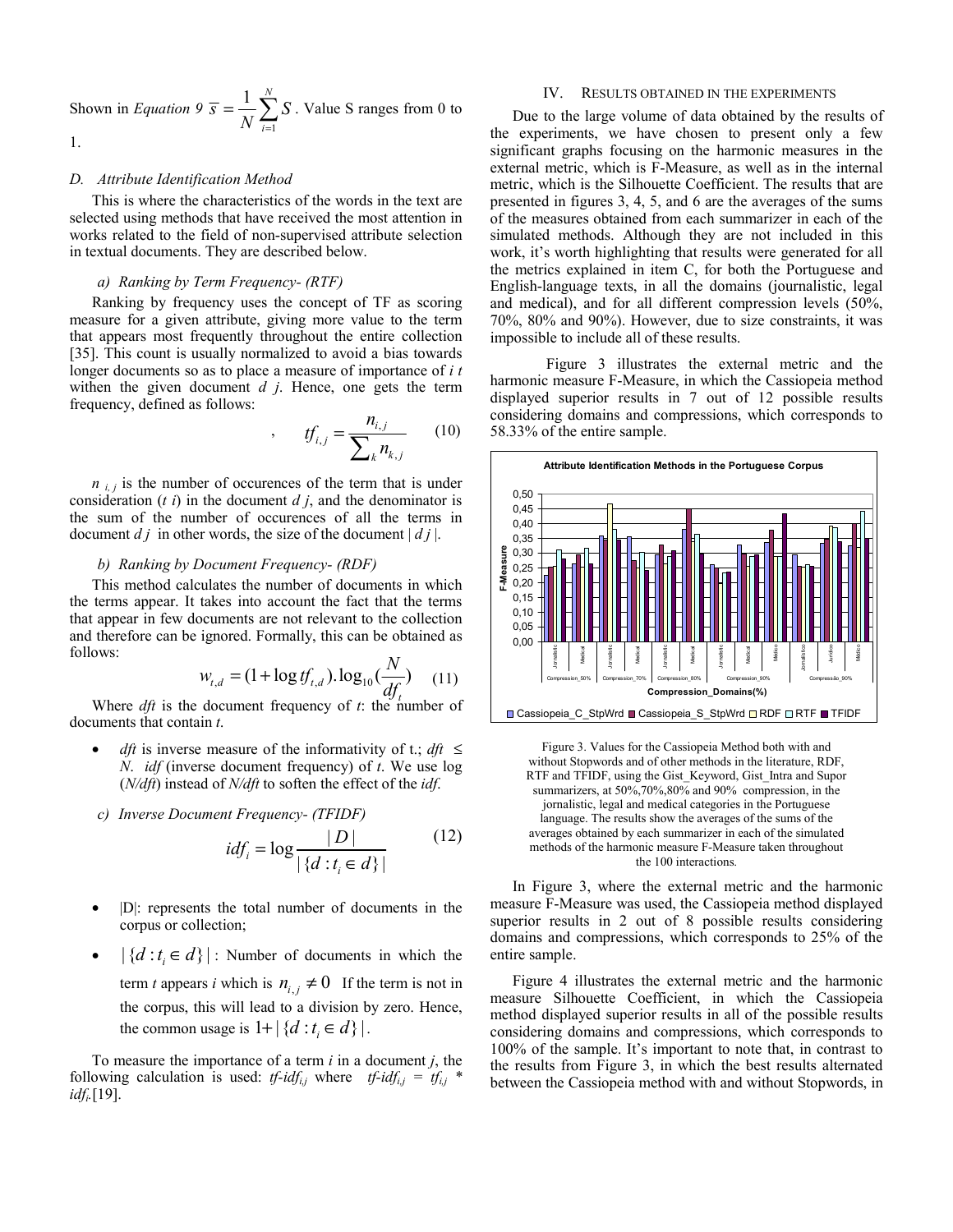Figure 4, the superior results were obtained exclusively with the Cassiopeia method that uses stopwords.



Figure 4. Values for the Cassiopeia Method both with and without Stopwords and of other methods in the literature, RDF, RTF and TFIDF, using the Gist\_Keyword, Gist\_Intra and Supor summarizers, at 50%,70%,80% and 90% compression, in the jornalistic, legal and medical categories in the Portuguese language. The results show the averages of the sums of the averages obtained by each summarizer in each of the simulated methods of the harmonic measure Silhouette Coefficient taken throughout the 100 interactions.



Figure 5. Values for the Cassiopeia Method both with and without Stopwords and of other methods in the literature, RDF, RTF and TFIDF, using the Copernic, Intellexer and SweSum summarizers, at 50%,70%,80% and 90% compression, in the jornalistic and medical categories in the English language. The results show the averages of the sums of the averages obtained by each summarizer in each of the simulated methods of the harmonic measure F-Measure taken throughout the 100 interactions.

In Figure 6, which shows the external metric and the harmonic measure Silhouette Coefficient, the Cassiopeia method displayed superior results in all of the possible results considering domains and compressions, which corresponds to 100% of the sample. Once again, it is worth noting that, in contrast to the results from Figure 5, in which the best results alternated between the Cassiopeia method with and without

Stopwords, in Figure 6, the superior results were obtained exclusively with the Cassiopeia method that uses stopwords.



Figure 6. Values for the Cassiopeia Method both with and without Stopwords and of other methods in the literature, RDF, RTF and TFIDF, using the Copernic, Intellexer and SweSum summarizers, at 50%,70%,80% and 90% compression, in the jornalistic and medical categories in the English language. The results show the averages of the sums of the averages obtained by each summarizer in each of the simulated methods of the harmonic measure Silhouette Coefficient taken throughout the 100 interactions.

#### V. CONCLUSION

In order to evaluate the results of the Cassiopeia model using external metrics, we can observe figures 3 and 5 that show the use of the F-Measure, a harmonic measure of both Recall and Precision. Figure 3 shows a very good performance in the Portuguese language, where the best results came from the Cassiopeia model in more than 50% of the sample, thereby showing good regularity in the entire sample in comparison with other methods. In Figure 5, the results were fair, since the Cassiopeia method is on the same level as the methods in the literature.

 The results of the internal metrics, observed in Figures 4 and 6, show the use of the Silhouette Coefficient, a harmonic measure of both Cohesion and Coupling. In this case, there was an absolute predominance of the Cassiopeia method as providing the best values among all samples. This was true for both Figure 4 and Figure 6. The best method was the Cassiopeia method with stopwords, which obtained the highest values in the entire sample, once again, in both figures 4 and 6. This result was so significant that the value that ranked second in the entire samples – in both figures 4 and  $6 - was$  the Cassiopeia method without stopwords. Seeing as Cassiopeia is a non-supervised method, these results were very significant as there was an absolute prevalence in the internal metric, which, as we saw in item C, is the metric that uses only information contained in the generated groups in order to conduct an evaluation of the results, thereby eschewing the need for external information.

#### *A. Future Works*

 A future possibility, or proposal, for the Cassiopeia model would be the inclusion of an autonomous learning module. We believe the inclusion of such a module would lead